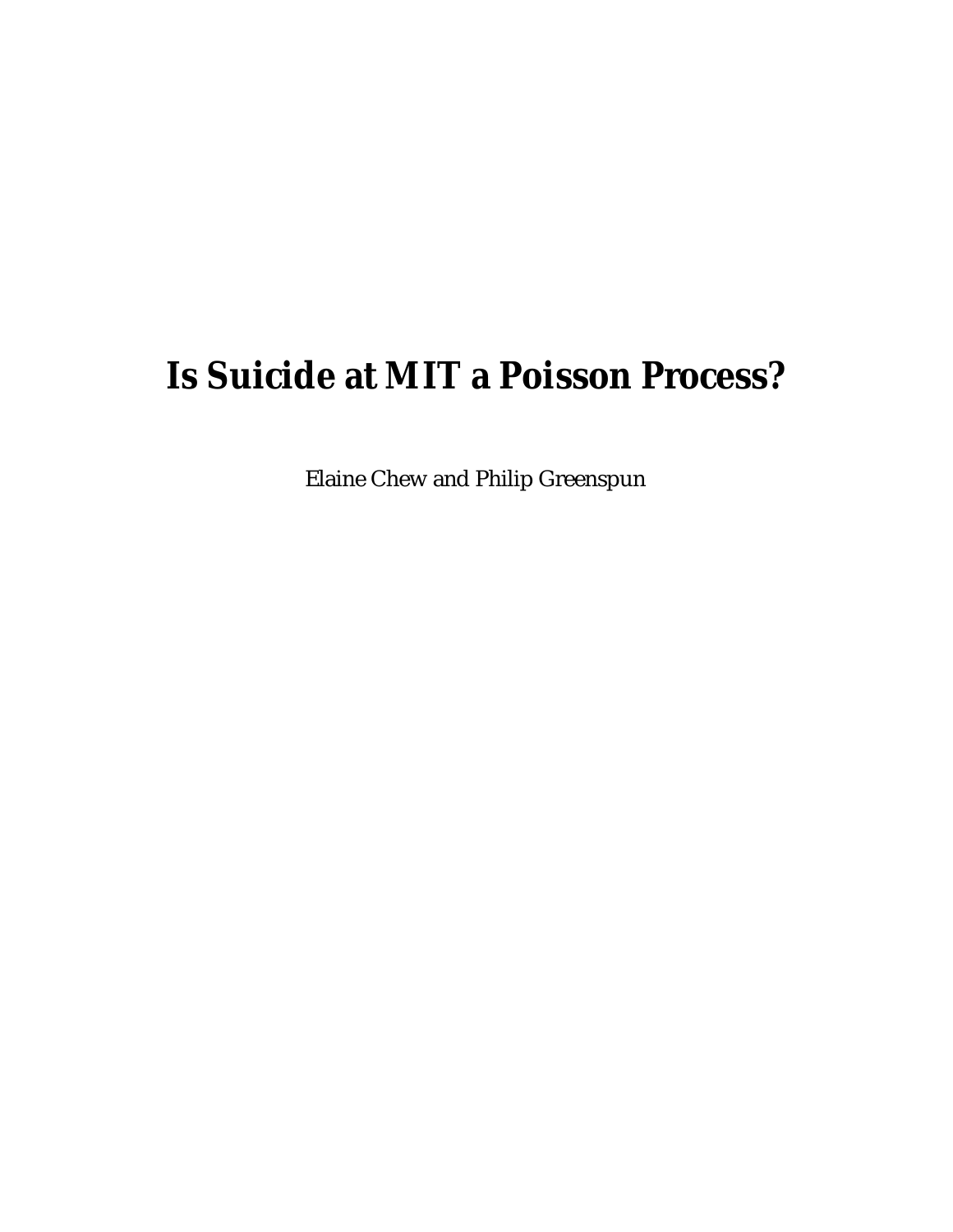Every time there is a suicide at MIT, there are calls from numerous parts of the community for action by the Administration. If suicides are in fact a random process then such calls are unwarranted as a consequence of a particular suicide or suicides (although in the long run, it still might be worth taking action to reduce the overall rate). We analyze data over a 28 year period, from 1964 through 1991, in an attempt to determine whether suicides may be modelled as a Poisson process.

### **Data Collection**

Although MIT maintains no health statistics on the student, staff or faculty populations, suicide is such an exceptional event that we were able to obtain data from the Office of the Dean for Student Affairs. Dean Robert M. Randolph supplied us with the dates and methods of student suicides since 1964. Some of the data are incomplete to the extent that only the month and year were given; for these data, we have assumed that the suicide occurred on the 15th of the month. Table I shows the data following our regularization.

| 10/8/64  | 7/26/74  | 10/20/86 |
|----------|----------|----------|
| 11/15/64 | 7/27/75  | 10/2/87  |
| 10/17/65 | 12/12/75 | 10/3/87  |
| 3/17/66  | 2/2/76   | 10/22/87 |
| 6/4/67   | 10/16/77 | 4/8/88   |
| 10/19/69 | 4/3/78   | 4/15/88  |
| 7/15/70  | 2/8/83   | 6/15/88  |
| 3/19/73  | 11/30/83 | 6/15/88  |
| 4/15/73  | 6/21/84  | 10/15/90 |
| 5/15/73  | 5/18/86  | 6/15/91  |
| 5/24/73  | 10/4/86  | 6/15/91  |

*Table I: Dates of Suicides where the 15th of the month has been assumed when only the month and year are known.*

### **Hypotheses Postulated**

We agreed upon the following plausible hypotheses:

• that suicides are a Poisson process, i.e. that one suicide has no effect on any other and that the expected time until the next suicide is independent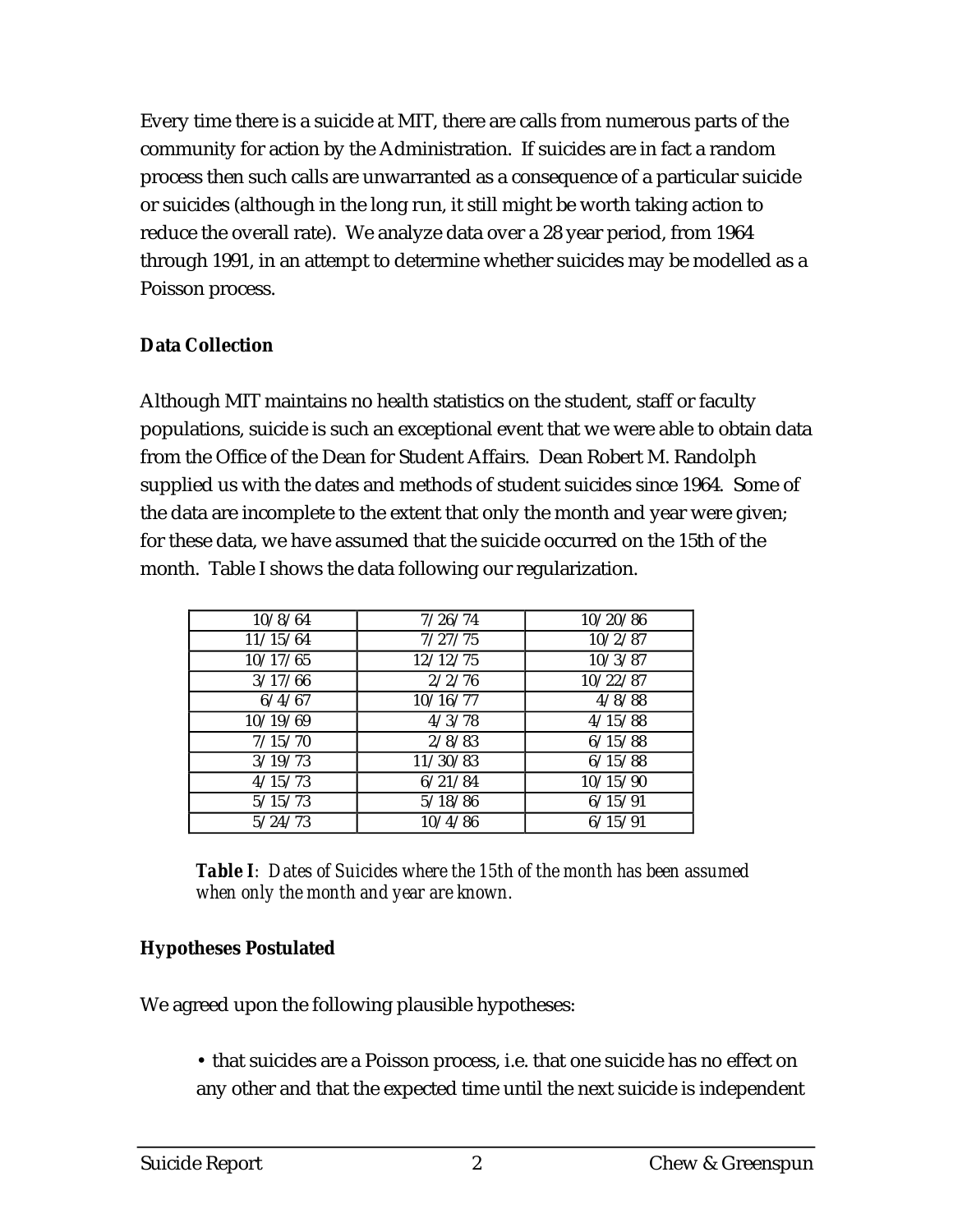of the elapsed time since the last one. This was the original hypothesis for the research.

• that the first suicide after a quiet period can be modelled as a Poisson event, but that subsequent suicides within three months are caused in some sense by the first. This hypothesis was considered after observing "clumps" in the data.

• that living under the presidencies of Ronald Reagan and Richard Nixon causes suicide. This hypothesis was considered after noting the large number of suicides in the periods 1981-1989 and 1969-1974.

• that mid-terms and final exams cause suicide. This hypothesis was postulated based on personal experience.

• that suicides are Poisson, but that the rate has been increasing with time. This hypothesis was postulated based on the observations that there are a large number in the 1980s and that the career prospects for MIT graduates have been dimming over the years 1964-1991.

• that recreational drugs and Hippie mentality prevent suicide. This hypothesis was based on the low number of suicides in the period 1967— 1972, which was otherwise marked by extreme pessimism among students nationwide, and the high number during the "Just Say No" Reagan years, a time of optimism.

### **Testing the Basic Poisson Hypothesis**

In order to test the basic original Poisson hypothesis, we tried to determine whether the interarrival times were exponentially distributed and also whether the number of arrivals in fixed periods matched a Poisson PMF.

In testing for exponential distribution of interarrival times, we first calculated the empirical interarrival times, giving 32 numbers from the 33 suicides. We then organized these into 3-month bins, i.e. 0-3 months, 3-6 months, ..., 21-24 months, >24 months. Because of the miniscule area under any fixed portion of the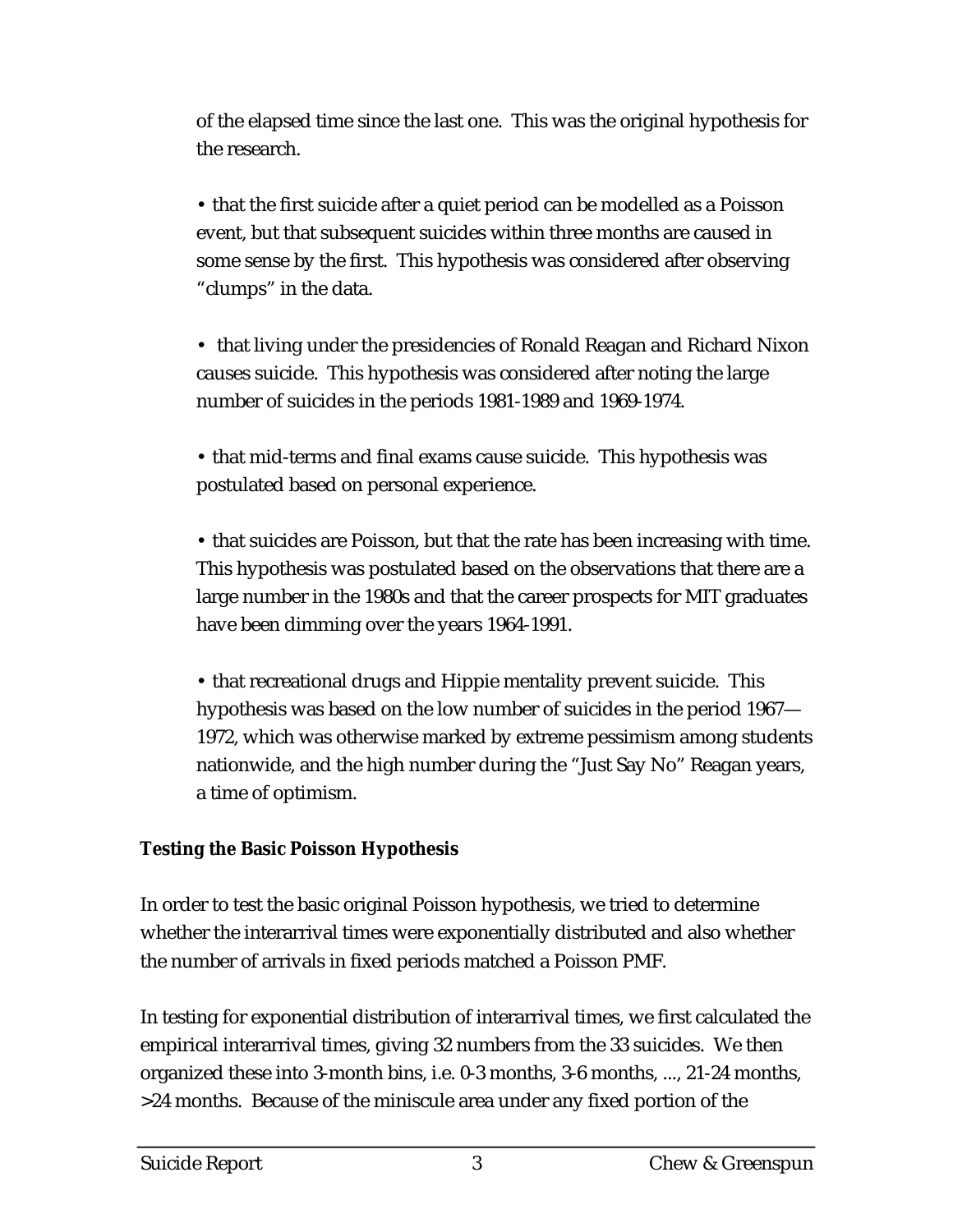extreme tail of the exponential, we lumped all the periods longer than two years into one bin.

For each bin, we calculated the area under corresponding portion of the exponential first order interarrival time PDF for a Poisson process with constant λ. Since the experimental arrivals divided by the time period is an unbiased maximum likelihood estimator for  $\lambda$ , we simply performed that calculation (32 divided by roughly 28 years — note that we do not count the first suicide since that simply starts the clock). We multiplied the raw area for a single trial by 32, the total number of suicides, to get the total expected number of suicides per bin, had the suicides been generated by a Poisson process.

| <b>Interval Length</b> | Empirical | <b>Expected</b> | Chi-Square |
|------------------------|-----------|-----------------|------------|
|                        |           | (Poisson)       | Summand    |
|                        |           |                 |            |
|                        |           |                 |            |
| $0-3$                  | 12        | 8.29            | 1.66       |
| $3-6$                  | 5         | 6.14            | 0.21       |
| $6-9$                  | 3         | 4.55            | 0.53       |
| $9 - 12$               | 3         | 3.37            | 0.04       |
| $12 - 15$              | 3         | 2.50            | 0.10       |
| $15 - 18$              | 0         | 1.85            | 1.85       |
| $18 - 21$              | 1         | 1.37            | 0.10       |
| $21 - 24$              |           | 1.02            | 0.00       |
| >24                    | 4         | 2.91            | 0.41       |
|                        |           |                 |            |
| totals                 | 32        | 32.00           | 4.91       |

*Table II: Comparison of actual and expected distribution of suicide interarrival times. The Chi-Square Summand column shows each term of the summation*  $\chi^2 = \sum (O_i)$ *i*=1  $\sum^n_{i=1} (O_i - T_i)^2$  /  $T_i$  where  $O_i$  is the observed value and

*Ti is the theoretical or expected value.*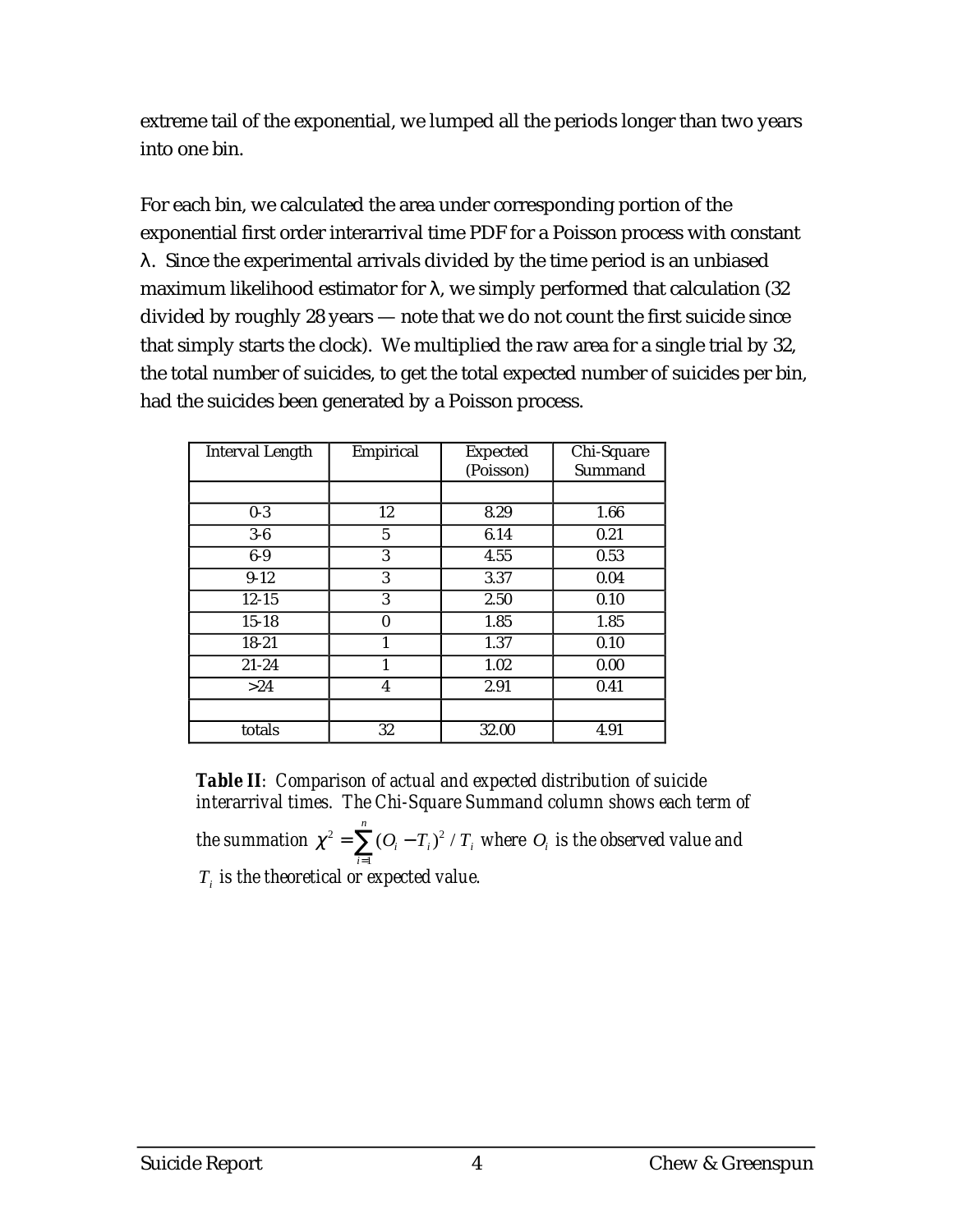Table II shows both the actual and expected distribution of suicide interarrival times. Chart I presents the same data graphically.



*Chart I: Comparison of actual and expected distribution of suicide interarrival times.*

We conducted the following significance test:

 $H_0$ : That suicide interarrival times at MIT are exponentially distributed Level of significance:  $\alpha = 0.05$ With 8 degrees of freedom from 9 bins, we reject  $H_0$  if  $\chi^2 > 15.51$ Calculations in Table II show that  $\chi^2 = 4.91$ ∴Accept  $H_0$ 

A similar test with 6 month bins yielded a similar fit. We conducted another Chi-Square test to see if the number of observed suicides in fixed four year periods fit a Poisson PMF with constant  $\lambda$  (calculated by simply dividing 33 by 28, this time including the first suicide since the clock was arbitrarily started in 1964).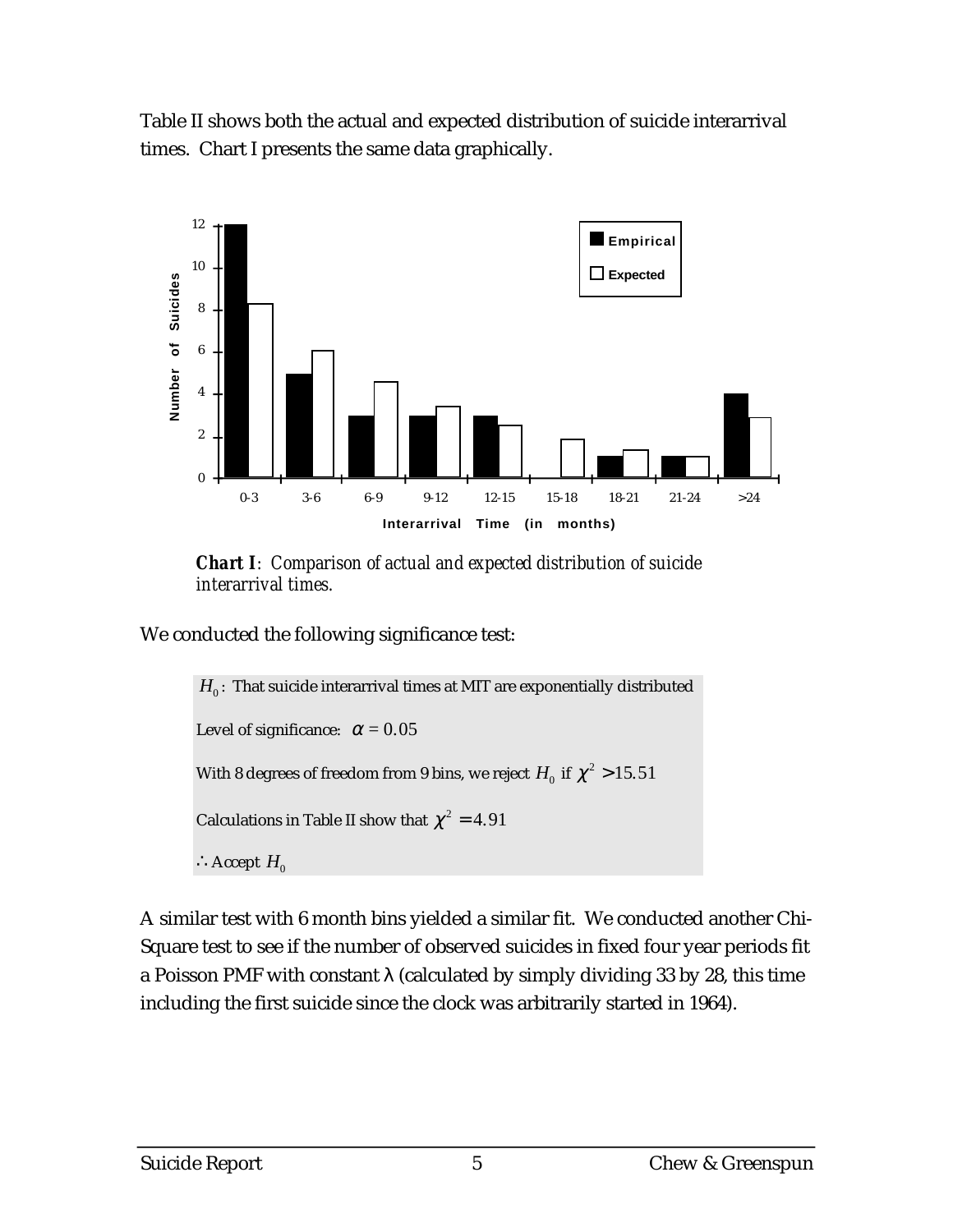| 4 year period | Empirical        | <b>Expected</b><br>(Poisson) | Chi-Square<br>Summand |
|---------------|------------------|------------------------------|-----------------------|
|               |                  |                              |                       |
| 64-67         | 5                | 4.71                         | 0.02                  |
| 68-71         | $\boldsymbol{2}$ | 4.71                         | 1.56                  |
| $72 - 75$     | 7                | 4.71                         | 1.11                  |
| 76-79         | 3                | 4.71                         | 0.62                  |
| 80-83         | 2                | 4.71                         | 1.56                  |
| 84-87         | 7                | 4.71                         | 1.11                  |
| 88-91         | 7                | 4.71                         | 1.11                  |
|               |                  |                              |                       |
| Total         | 33               | 33.00                        | 7.09                  |

*Table III: Comparison of observed suicides in 4 year periods to expected number from Poisson PMF*

Table III shows the results of this comparison: the Chi-Square goodness of fit is better than the 12.59 variance necessary to reject the Poisson process hypothesis. We did this for seven-year periods as well, and got a Chi-Square sum of 5.38, below the 7.82 value necessary to reject the Poisson hypothesis.

The Chi-Square test rests on the Central Limit Theorem and therefore is only reliable when there are a lot of values in each bin (at least five according to some practitioners). Because of the Chi-Square test's unreliability with such thin data, we decided to test alternative hypotheses.

### **Does One Suicide Trigger Others?**

Noting that some of the data are clumped together, we considered the possibility that suicides occuring within three months of each other are dependent. If this were so, we should be able to get a better fit to an exponential distribution by considering only "first suicides", i.e. those that occur after a quiet spell of longer than three months. We found 21 such suicides, and performed a interarrival time binning test. Since our data selection method precluded interarrival times shorter than three months, we reduced the number of bins by 1 and scaled up the expected probability of the remaining portion of the exponential distribution by *e*<sup>3</sup><sup>λ</sup> (so that the total probability would still be 1 under the possible portion of the distribution). We found that  $\chi^2 = 3.84$ , well below the significance test value for 7 degrees of freedom (for  $\alpha$  = 0.05, one must have  $\chi^2$  < 14.07).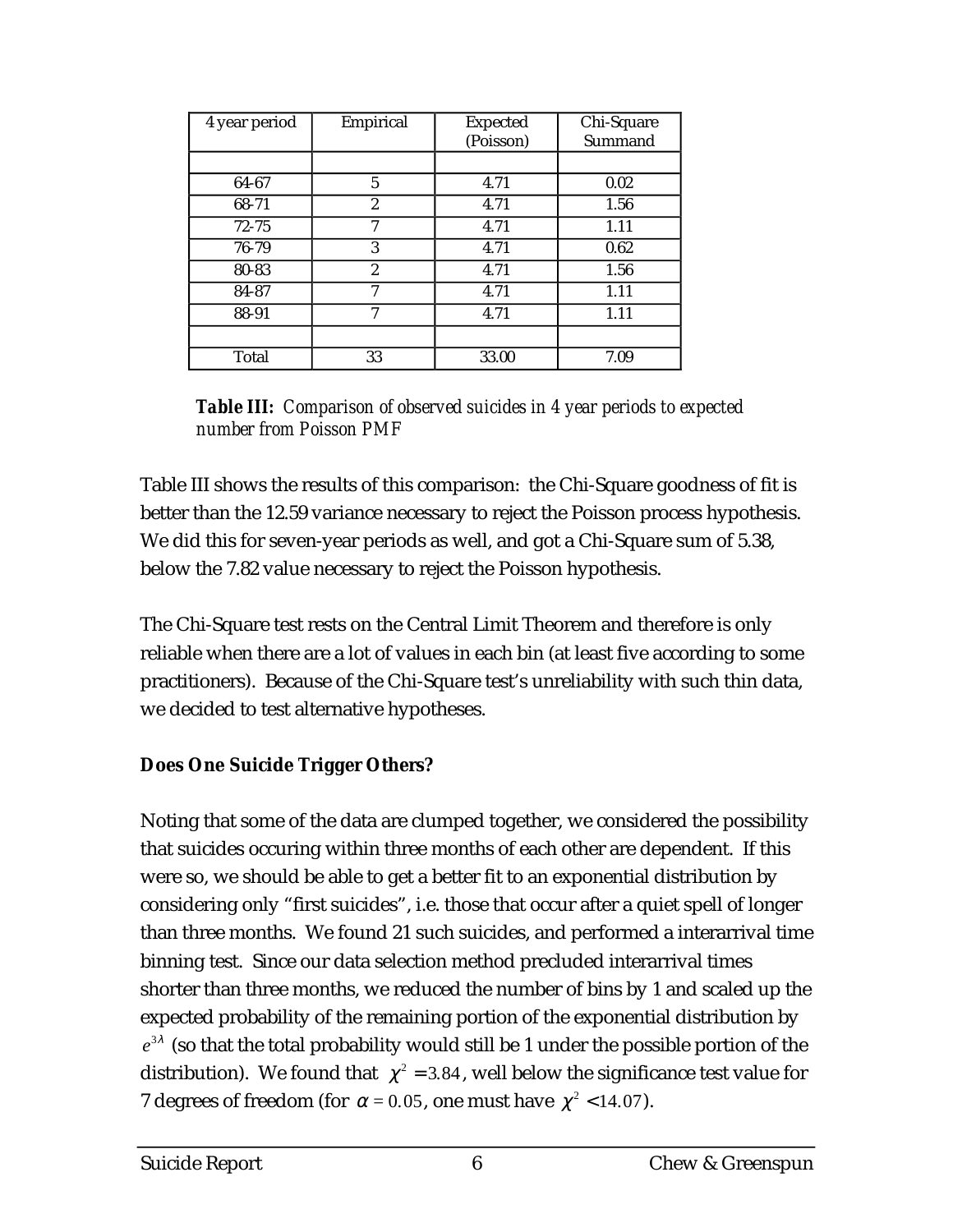The Chi-Square goodness-of-fit for this hypothesis is about the same as for the raw Poisson process hypothesis, contradicting our first impression of the clumps.

#### **Do Exams Cause Suicide?**

Based on personal experience, we singled out the periods around examinations as likely times for suicides. Before looking at the data carefully (i.e. we wanted to be careful not to readjust our intervals to catch enough suicides to support any particular conclusion), we selected one month intervals around midterms and finals. We estimated the following midterm periods: October 16—November 15 and March 16—April 15. For finals periods, we obtained the actual MIT calendars for the years 1958 to the present. For each exam period, we started the interval seven days before the first exam date and extended it for a total of 30 days. When only a month and year were available for a suicide, we added a fractional number corresponding to the portion of the month that fell into an interval. Thus, for example, a suicide in June 1988 was given a proportion of  $\frac{8}{\gamma}$ 30 since the interval extended from May 9 through June 8.

We found that  $16.12$  suicides<sup>1</sup> occurred during this period, against an expected number of 11 had the data been generated by a Poisson process (there were 33 suicides total and our intervals cover one third of each year). We conducted a significance test based on the assumption that there were enough data to apply the Central Limit Theorem. Thus we assume that variations from the expected number of Poisson arrivals in an interval are normally distributed.

<sup>1</sup>The fractions from the undetermined dates did not add to a whole number.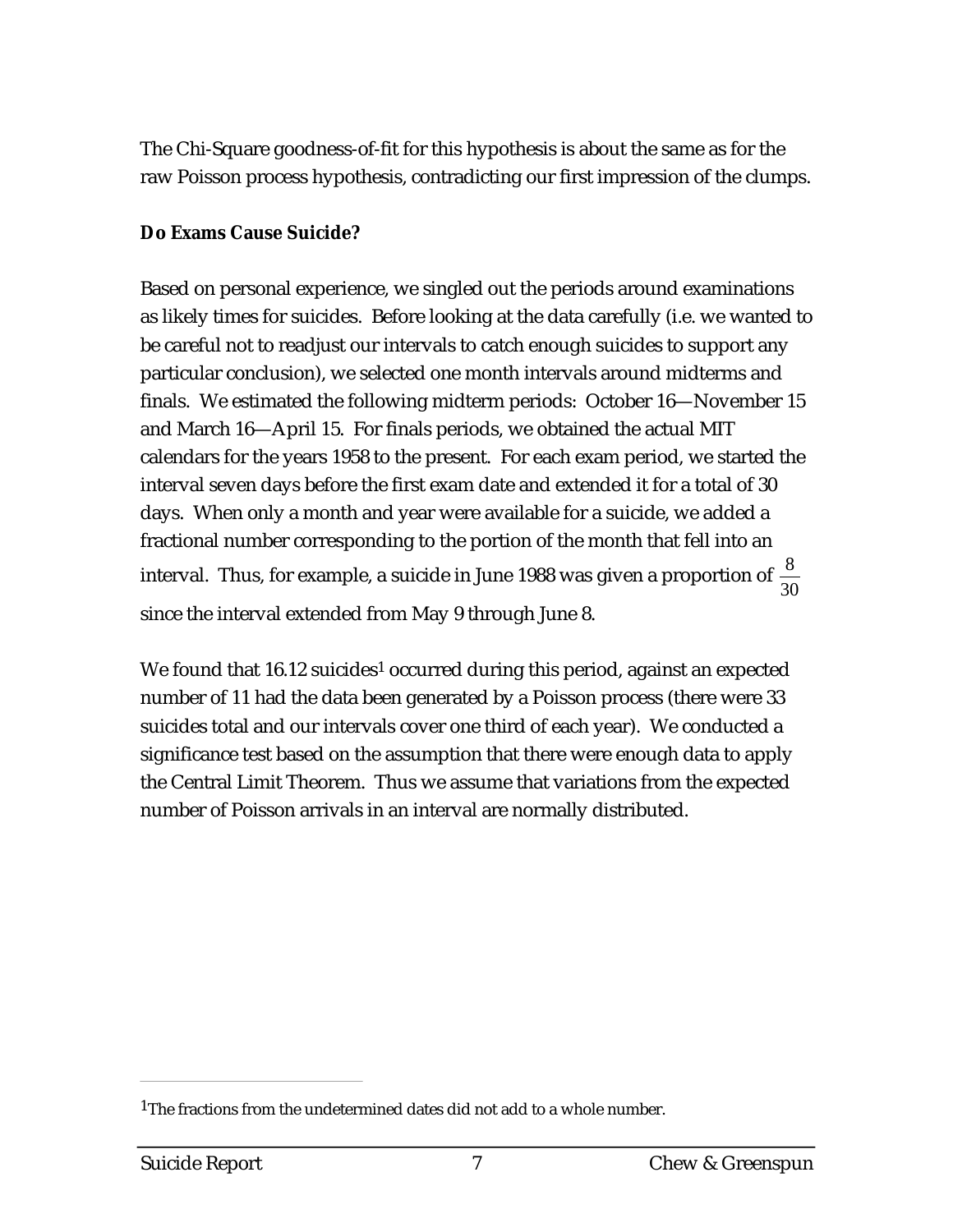$H_0$ : That suicides at MIT are distributed according to a Poisson PMF  $H<sub>1</sub>$ : That suicides are MIT are more prevalent during exam periods

Level of significance:  $\alpha = 0.05$ 

Considering only the right-hand tail of a normal distribution with mean 11 and variance 11 (implying a standard deviation of  $\sqrt{11}$  or 3.32), we reject  $H_0$  if the empirical value is more than 1.65 standard deviations from the mean, i.e. if we observe more than 16.5 suicides.

The data show 16.12 suicides in the periods around exams.

∴Do not reject  $H_0$ .

This is a frustrating borderline result. We can reject the null hypothesis with 94% confidence, but not with the magic 95% confidence for which one usually hopes. Even that confidence might be thrown in doubt if the data did not include summertime suicides. However, Dean Raldolph stated that, because of the need to suppress billing for tuition and student loans in the event of suicide, his office tracks, and the data include, all summertime suicides (note the 3 suicides in July and 6 in June listed in Table I).

A second potential objection is that depression and suicides have been correlated with wintertime and holidays. The data, however, do not show that suicides are especially prevalent around Christmas or in the December—January period of dark and cold.

## **Other Hypotheses**

Due to limited time and data, we did not test some of the alternative hypotheses postulated in the second section.

## **Conclusions and Recommendations**

Our principal problem is that the data are sparse. With such sparse data, it is very difficult to reject null hypotheses. Even a two-headed coin cannot be rejected as fair with 95% confidence with fewer than six flips. When dealing with the subtleties of human psychology, i.e. there are many factors that may contribute to suicide, it is difficult to draw reliable conclusions without a lot of